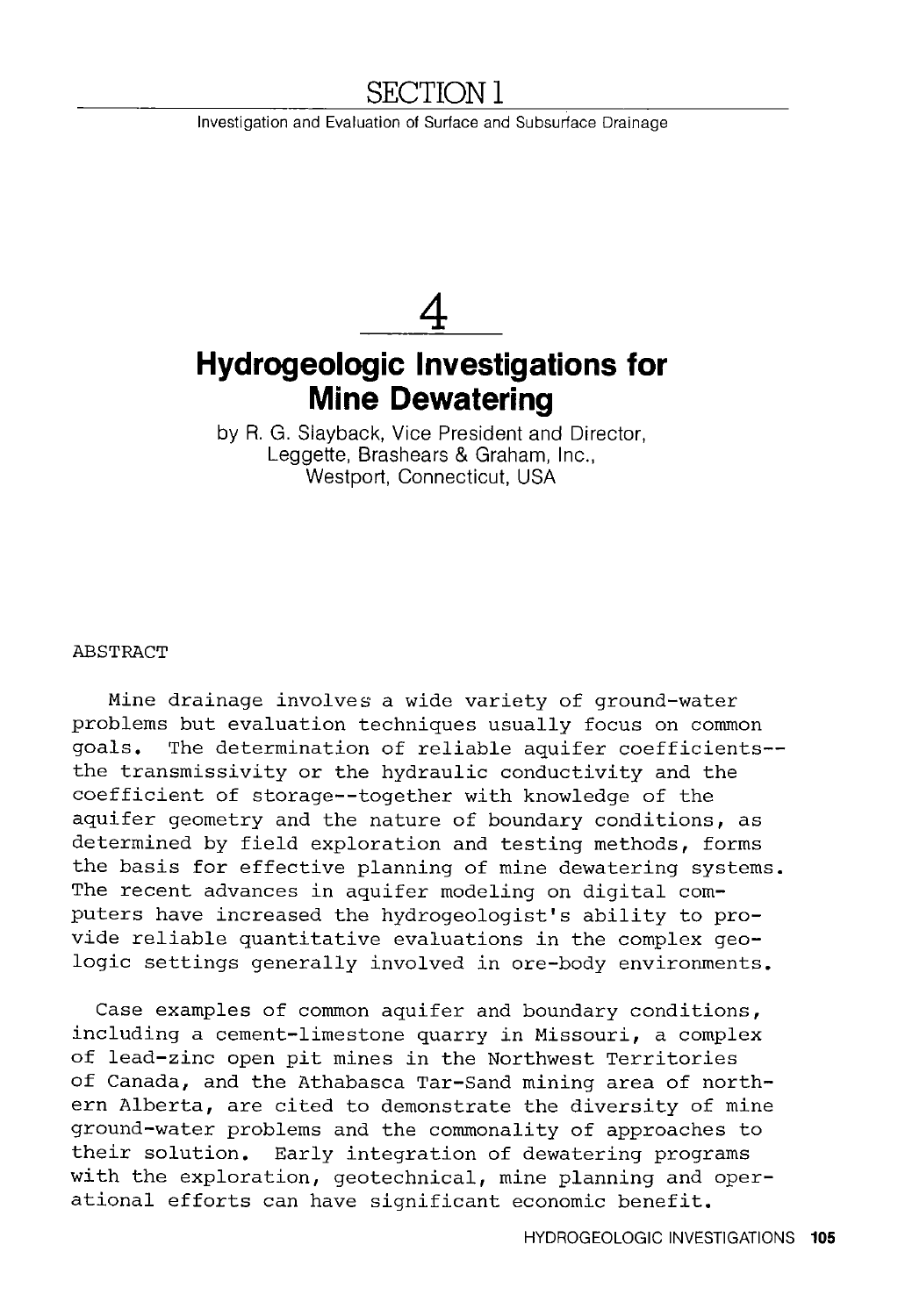#### INTRODUCTION

Mine drainage, in the ground water sense, refers to the dewatering or depressurization of water-bearing formations-aquifers--that may occur over, under or within the material being mined or quarried. Such drainage is done for a variety of reasons that start and usually end with economics, but include absolute mining feasibility, operational efficiency, slope stability, and safety.

The hydrogeologic evaluation of ground-water problems may not be difficult if the geology is clearly understood. Many situations, however, require extensive testing and even then, some cases become evaluations of flooding probability rather than reliable projections of ground-water control. Solid rock aquifers or aquitards, in which water movement is through fractures, joints, faults or solution<br>openings, tend to be the most difficult to evaluate. Unforopenings, tend to be the most difficult to evaluate. tunately, it is a fact that the investigations of many mining prospects concentrate so intently on the ore that the potential for mine drainage problems is neglected until late in the planning or even into early development stages.

Few areas of hydrogeology offer the diversity of problems encountered in both surface and underground mines. The very nature of many ore bodies, being anomalous concentrations of the desired mineral, often brings out unique hydrogeologic behavior that must be understood to achieve the required ground-water control. Greenslade, Brittain and Baski (1) recently referred to underground mine dewatering as "The Anatomy of Anomalous Conditions"--a beautiful title that says much about the interface of art and science in mine dewatering. Mines and quarries occur in developed and remote areas, both of which may be regarded as hostile environments for differing reasons. The rapid proliferation of environmental and safety laws has had an impact on mine drainage practices. Extremes of climate are another element of variable but often critical impact on mine dewatering systems.

Nevertheless, the evaluations of mine ground-water problems almost always have in common the determination of certain properties of the water-bearing formation or formations and their hydrogeologic environment. In brief outline, these include:

1. Aquifer Coefficients. Transmissivity (T) is a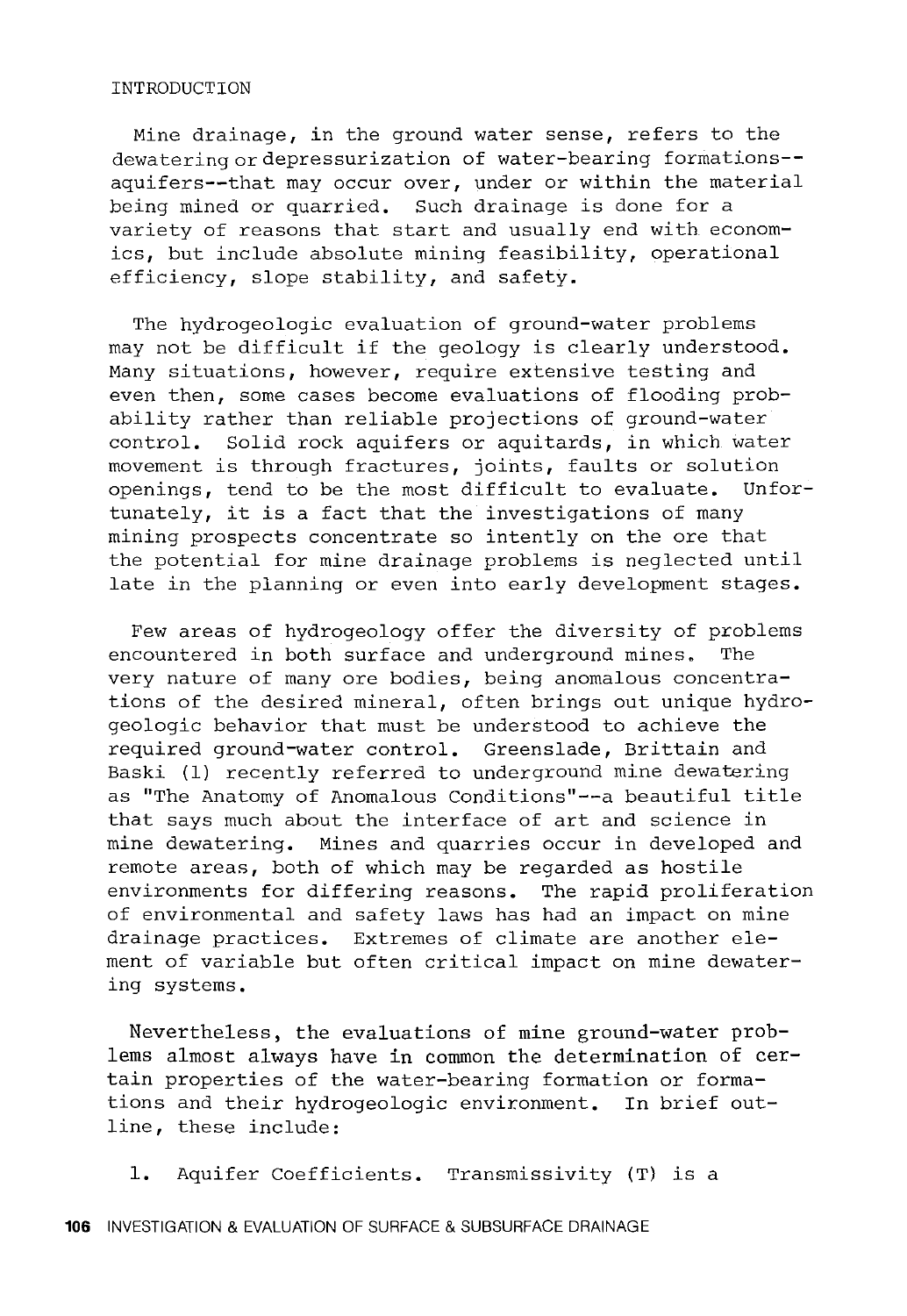measure of the ability of the entire thickness of a unit of aquifer to transmit water from place to place in response to a unit gradient. It is the algebraic product of the coefficient of permeability (or more recently, hydraulic conductivity) and aquifer thickness. The Coefficient of Storage (S) represents the amount of water released from (or added to) storage in the pore space of a unit volume of rock in response to a unit of head change. Reliable values for these coefficients permit mathematical projections by standard equations of aquifer behavior in response to pumping. Particularly important in many mining situations is the degree of uniformity of these properties--vertically and horizontally within the area influenced by mine pumpage.

2. Boundary Conditions. Boundary conditions include sources of recharge, such as surface water bodies or leakage through other formations, or barrier boundaries such as impervious valley walls, which represent no-flow or lesser flow conditions in part of the affected area. A pervasive but commonly exaggerated concern in mining situations is recharge conditions that are improperly understood or are perceived as changing dramatically as the result of excavation.

3. Local Water Budget. The local water budget of an aquifer or aquifer system refers to the long-term allocation of the available inflow water--from precipitation, regional flow or recharge sources--to components of natural or artificial discharge. The goal of a water budget is generally to determine the perennial or seasonal replenishment that a mine drainage system will have to handle after a requisite amount of local aquifer storage is depleted. In many instances, the water budget analysis is critical to the long-term water supply available to the ore upgrading plant.

The necessary data are obtained by literature search, integration of available mine exploration data and, most importantly, by field testing of the aquifer. Aquifer coefficients can be estimated from laboratory tests and boundary conditions can be approximated if sufficient geologic detail is known,but the most reliable data for projecting aquifer performance are obtained by controlled pumping tests. The planning, execution and evaluation of such tests, and the determination of the adequacy of the resultant data are among the principal contributions of the hydrogeologist.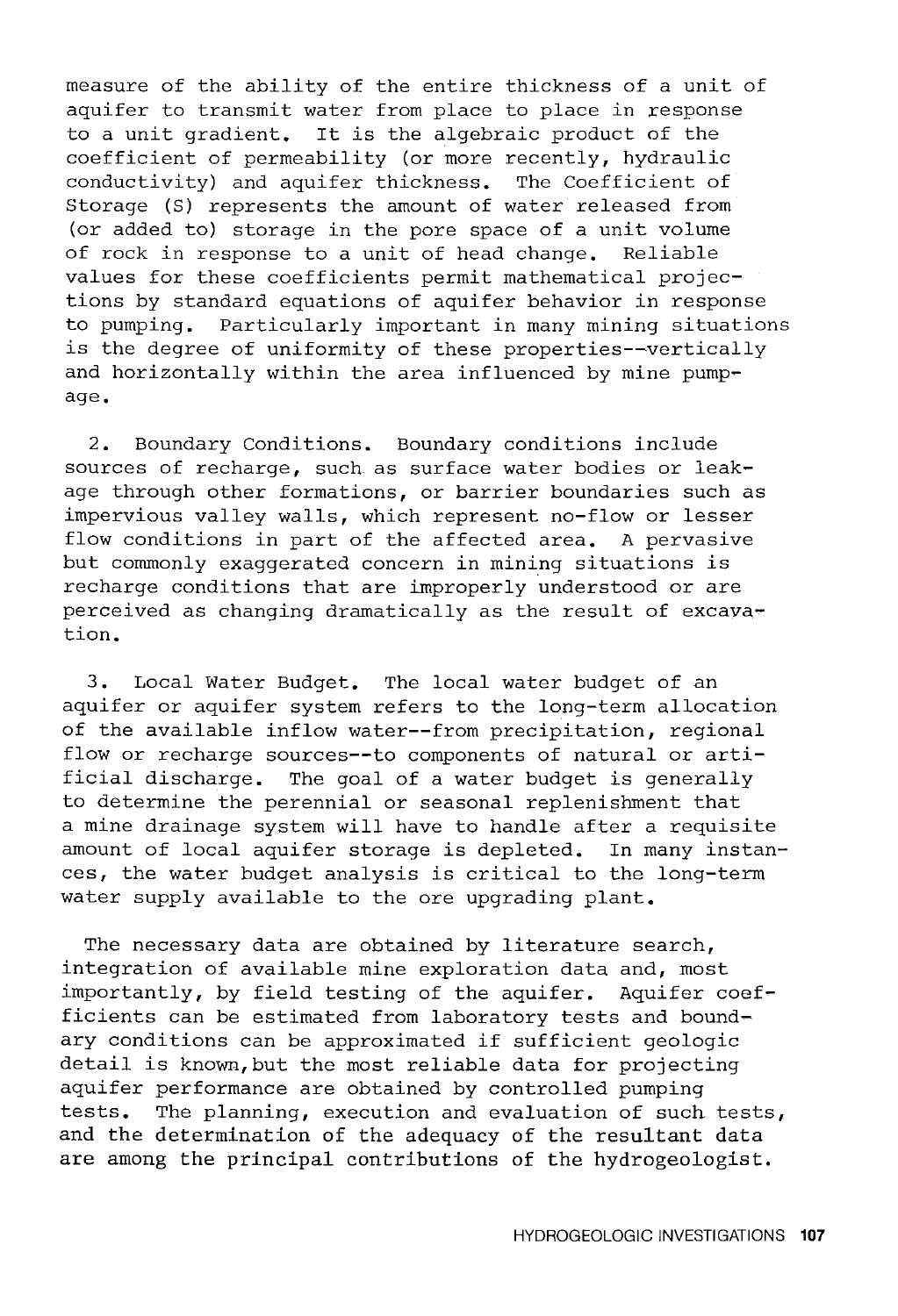By a few case-history examples, this paper will attempt to demonstrate the diversity of mine dewatering problems and the commonality of the analytical approaches to their solution.

#### DUNDEE CEMENT COMPANY, MISSOURI

The situation of a mine or quarry in close proximity to a large surface-water body recurs frequently, with many interesting variations. The potential hazard of a nearby source of virtually unlimited recharge is apparent to even the untrained observer. Nevertheless, many mines operate successfully with small separating distances from a lake or river, at working levels substantially below the surface water elevation. Loofbourow (2) said it well: "Loss of life, property and production from flooding is grim, yet scores of mines have worked safely for generations under ground-water reservoirs, lakes and even the sea." Examples from the author's experience include limestone quarries in northern Michigan working within two thousand feet of Lake Huron, Lee Creek Mine on the edge of the Pamlico River estuary in North Carolina and underground lead-zinc mines of the Pend Oreille district in Washingron where a hydroelectric reservoir impounded 50 feet of water directly over the mine workings.

These mines succeed from the mine drainage standpoint because the local geology provides a combination of aquifer coefficients and boundary conditions that limits the passage of the surface water to the working area. After the fact of successful operation, the retrospective analysis of why the flood was held out is easy. Without the benefit of after-vision, the hydrogeologist must evaluate the information available, which commonly is a fragmental by-product of ore-zone exploration, and devise a testing program.

Dundee Cement Company was erecting a premium-quality cement plant in Clarksville, Missouri when an artesian sand and gravel aquifer was discovered that might have provided a conduit for Mississippi River water to enter the limestone quarry adjacent to the plant. The situation is illustrated by figure lA, in which the cement plant and the limestone quarry can be seen in the valley of Calumet Creek and by figure lB, an idealized section across the valley. The planned quarry location was 4000 feet from the Mississippi River edge.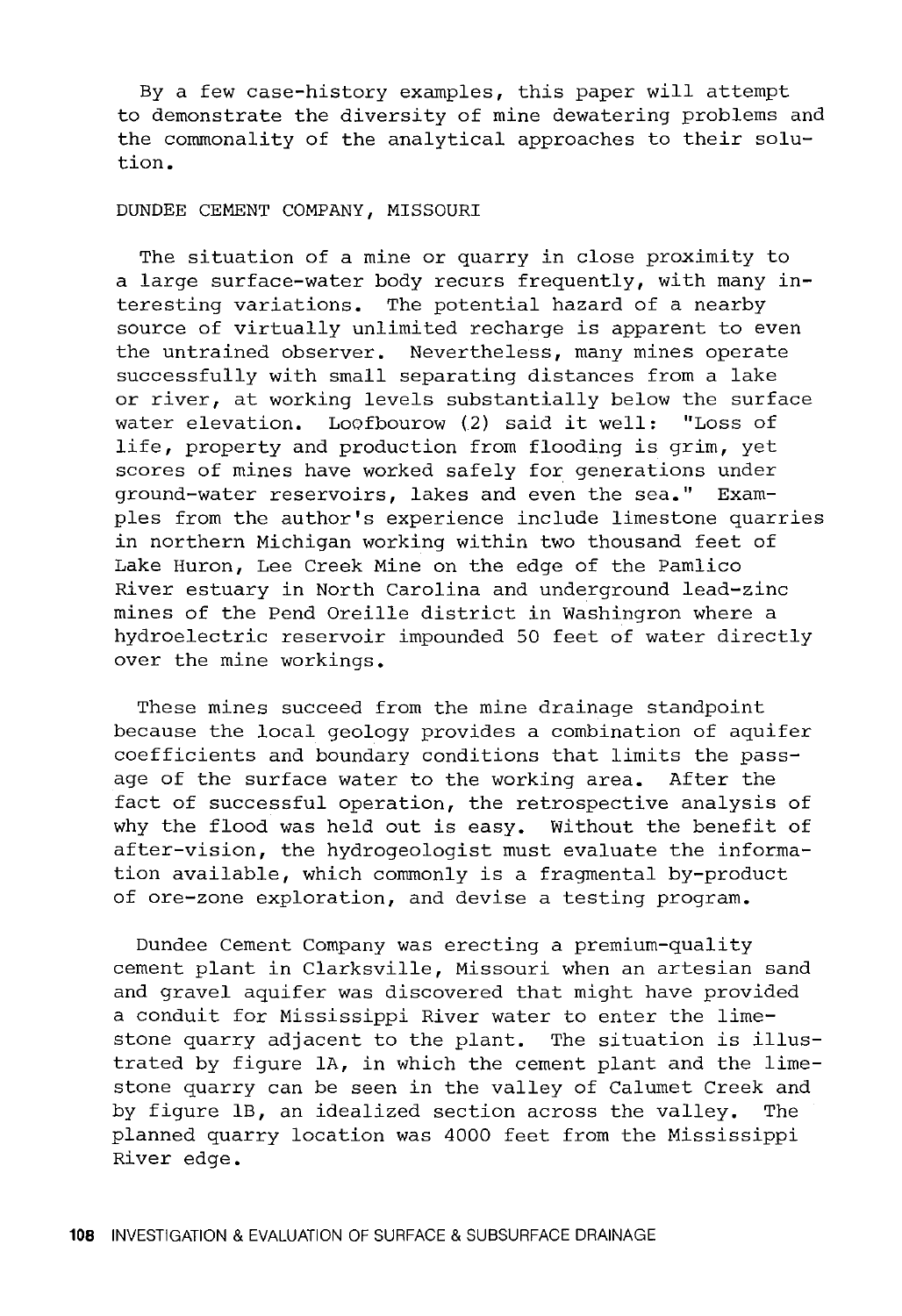

FIGURE  $\overline{1}B - \overline{5}E$  Section A-A'

When geophysical exploration and a number of drill holes indicated the presence of an alluvial sand and gravel aquifer directly above the Kimmswick Limestone, there was concern that a large-scale dewatering operation or perhaps even an impervious cut-off wall might have to be considered. The sand and gravel, where encountered, ranged from 9 to 36 feet thick, overlying the limestone encountered at depths of 58 to 94 feet.

A test production well and a pattern of observation wells, as shown by figure 2, was drilled between the planned quarry and the Mississippi River. The wells showed that the aquifer was of variable thickness, ranging from 7 to 30 feet, with a generally lens shape thinning toward the valley sides, conforming to the earlier exploration. However, the well completion data indicated that the aquifer was less permeable than the earlier work had suggested. The test production well and the observation well were completed with well screens and developed until clear water was produced.

The test production well was pumped at 125 gpm for two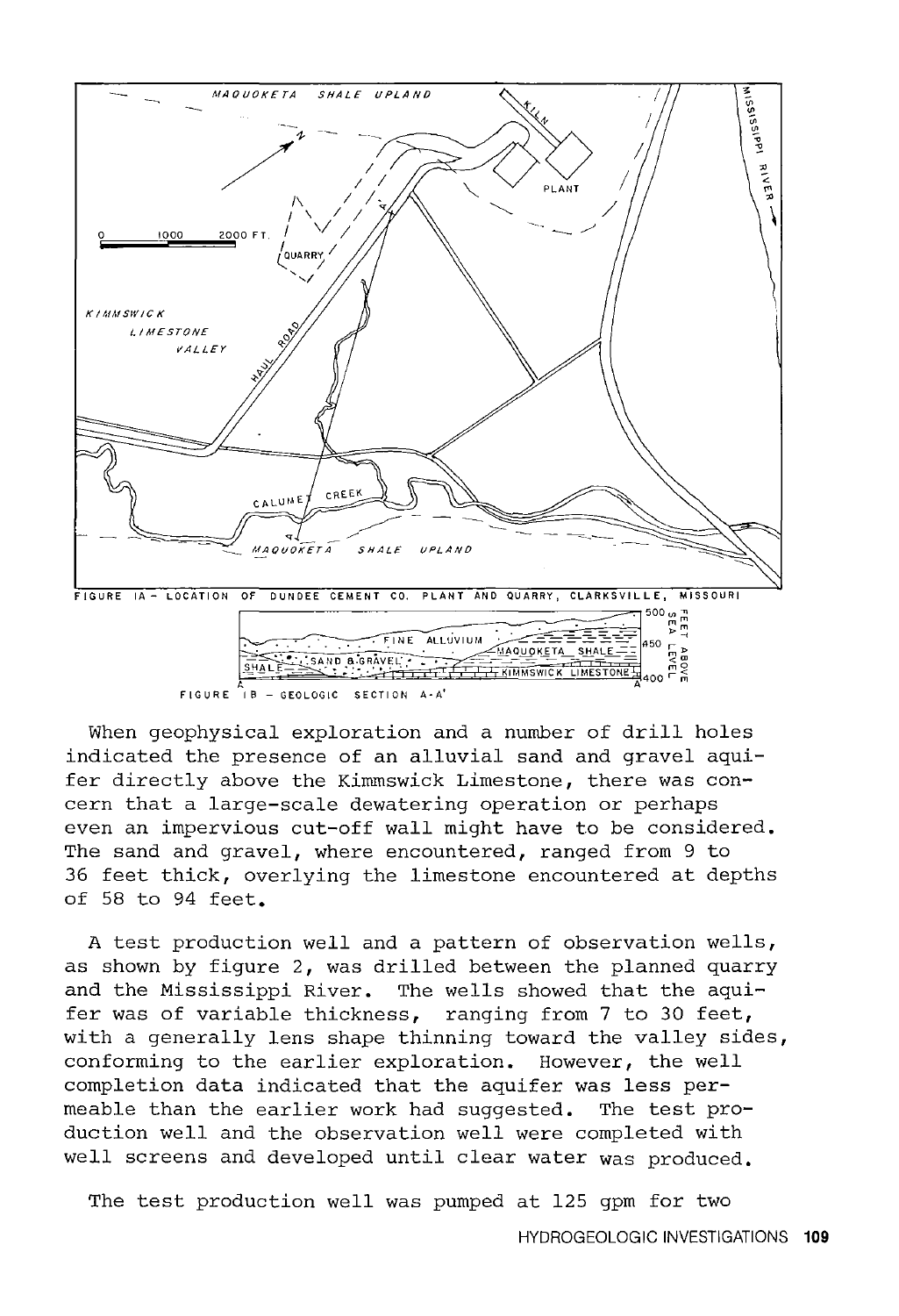

days and then, when the pumping level reached the well screen, the rate was reduced to 100 gpm for 2 more days. Typical semi-logarithmic drawdown graphs for observation wells are shown by figure 3. It is clear from these plots that no significant river recharge was encountered and that barrier boundaries, as indicated by the gradual down-turning of the drawdown graphs, were the dominant influence on the pumping tests. Analysis of the early drawdown data by the Theis log-log method (3) gave transmissivity values of 5000 to 17,000 gallons per day per foot, and averaging about 8000. Coefficients of storage were in the range of 0.00006 to o.oooos.

The drawdown-distance data, shown on semi-logarithmic coordinates by figure 4 indicated the impact of the barrier boundaries and the apparent large area of significant drawdown influence.

These results were confirmed by a second pumping test in the immediate vicinity of the planned quarry, with three test production wells intended as part of the permanent dewatering system.

The aquifer transmissivity, width and flow gradient demonstrated that the underflow down the Calumet Creek valley was on the order of 150,000 gallons per day. It was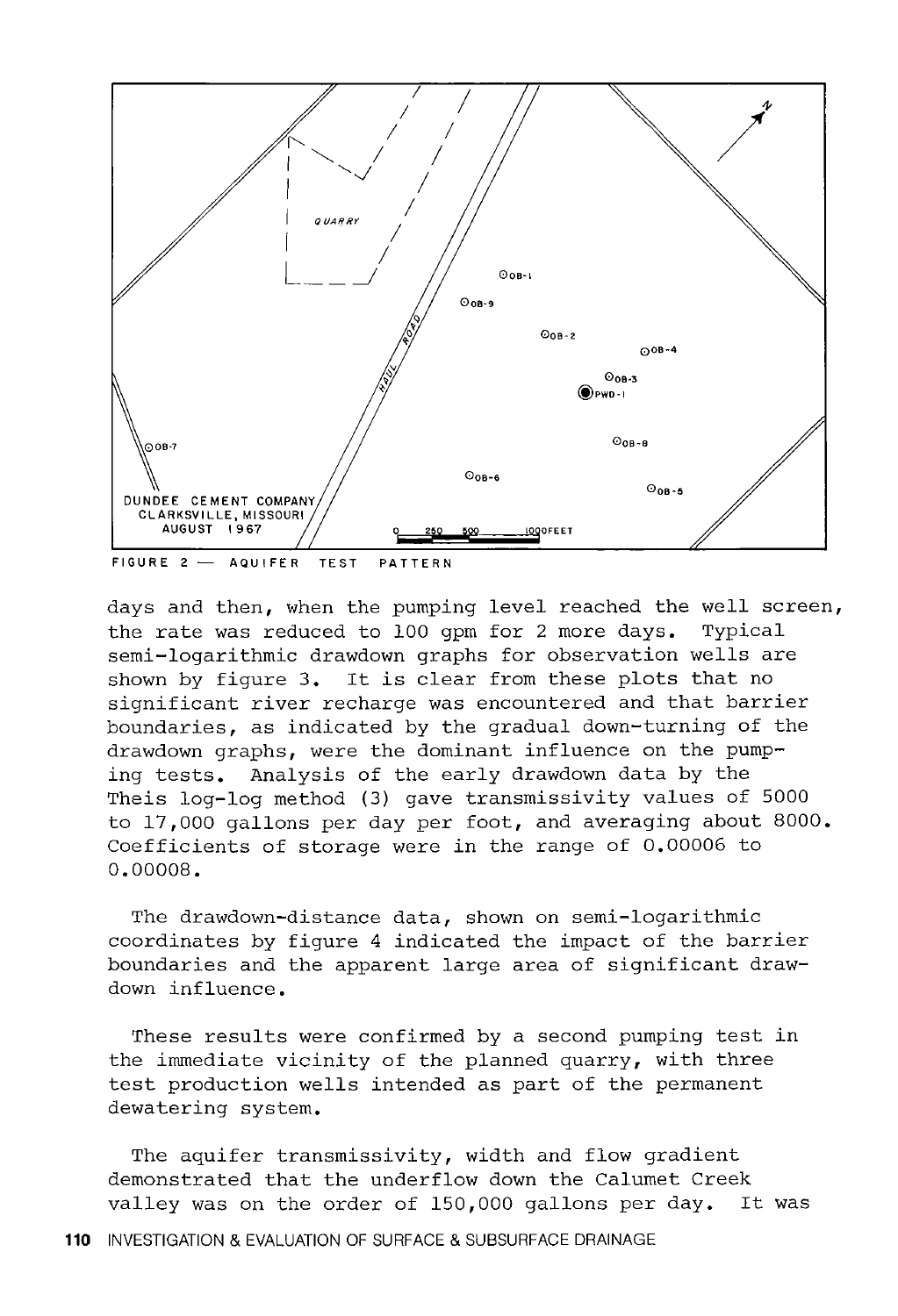

further concluded that, at flood stage of the Mississippi River, the aquifer could transmit no more than about 500,000 gallons per day back to the quarry site, provided there was a clean interface with the aquifer. This relatively small scale field investigation quickly demonstrated that all of the ground-water problems, including that of recharge from the Mississippi River were manageable at very low cost.

This simple example of a highly favorable outcome is not necessarily typical, of course. There are many cases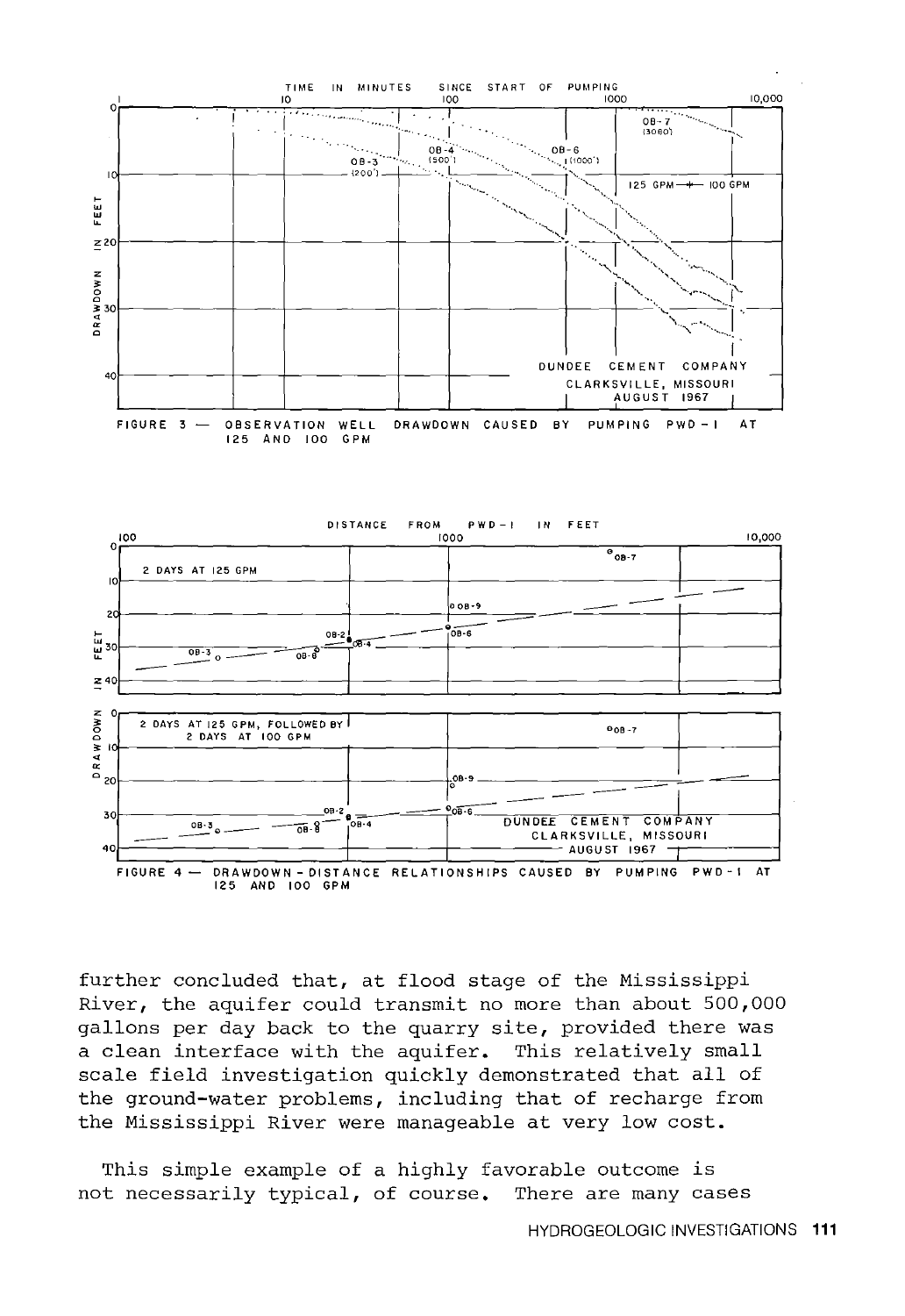where large-scale recharge from a surface-water source is an accepted cost of mining or quarrying.

## PINE POINT MINES, NWT, CANADA

Pine Point Mines, a subsidiary of Cominco Ltd, operates open-pit mines in an elongate chain of isolated lead-zinc ore bodies along a Devonian dolomite reef in Canada's Northwest Territories. The location, to the south of Great Slave Lake, is indicated on figure 5 and the general array of ore bodies is shown by figure 6. The ore deposits and their geology have been extensively reported by Campbell (4) and Skall (5), among others.

Shortly after initial operations mined off some of the dry ore bodies, Pine Point Mines proceeded in 1968 into what has become one of the largest mine dewatering projects in North America. Total pumpage has been above 40 million gallons per day for years and reached 66 million gallons per day in 1978. The testing programs, the gradual development of the dewatering systems and the practical problems of dewatering in a frigid environment have been reported previously by Calver and Farnsworth (6), by Brashears and Slayback (7) and by Vogwill (8), and will be further addressed by K. J. Durston at this symposium.

The primary objective in discussing the dewatering operations at Pine Point is to describe the success this mine has had in handling the transition of a confined or artesian aquifer, in which pumping reduces the pore pressure, to a water-table aquifer, in which gravity drainage of the water in pore storage takes place. The change occurs when pumpage causes the piezometric level to fall below the base of the confining bed and into the strata being pumped. the author's experience, no other single phenomenon in hydrogeology has caused more problems in the proper evaluation of mine dewatering requirements, or for that matter, in groundwater supply analyses.

The transition involves what hydrogeologists refer to as "delayed yield from storage." The general theory was described by Boulton (9) (10), useful type curves were provided by Prickett (11) and the direct description of artesian to water-table conversion was covered by Moench and Prickett (12) • The early application to Pine Point Mines was described by Vogwill (8). Rather than go into a detailed description of the theory, this paper will trace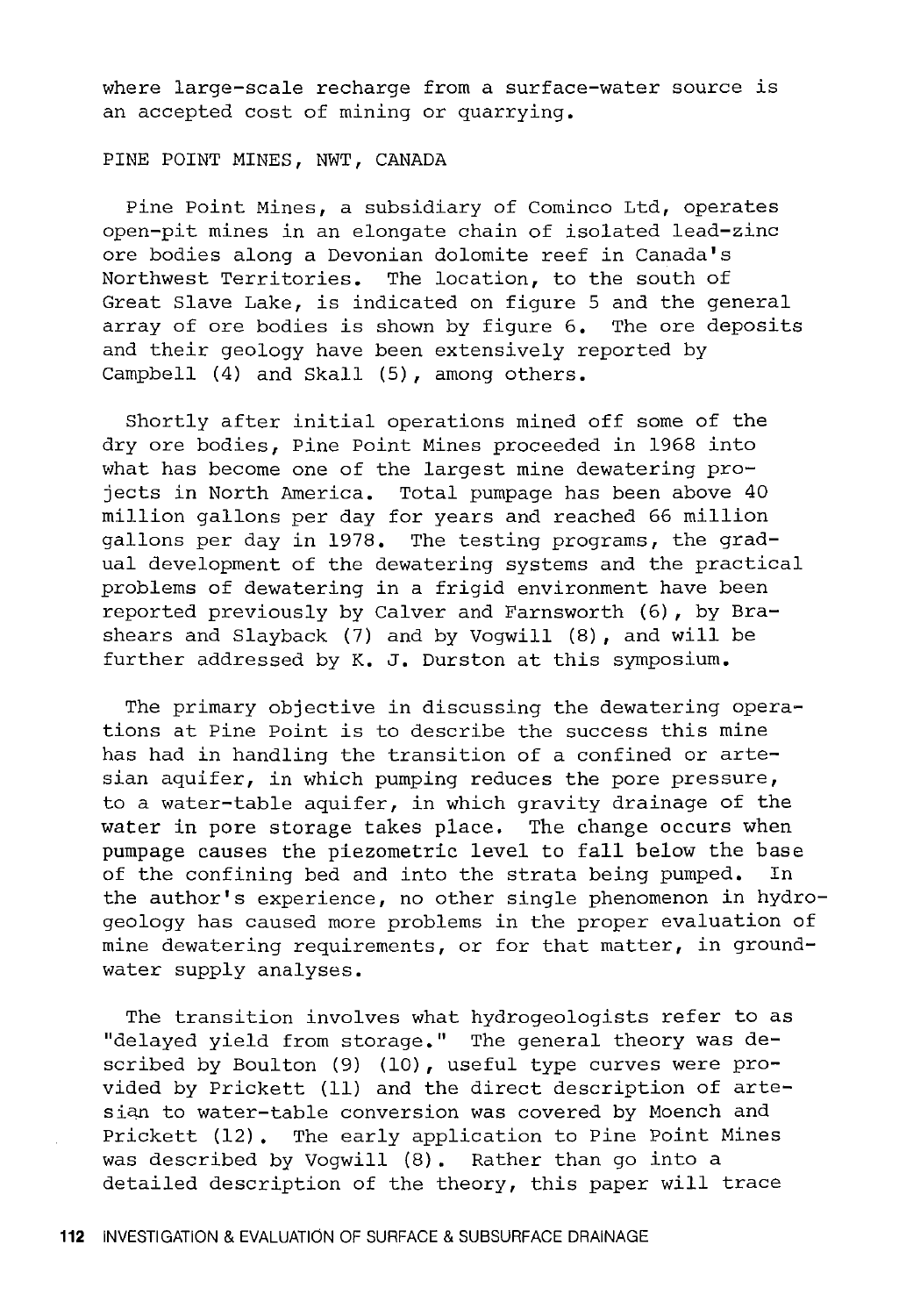

the Pine Point experience and illustrate the interpretational problems with a hypothetical drawdown graph.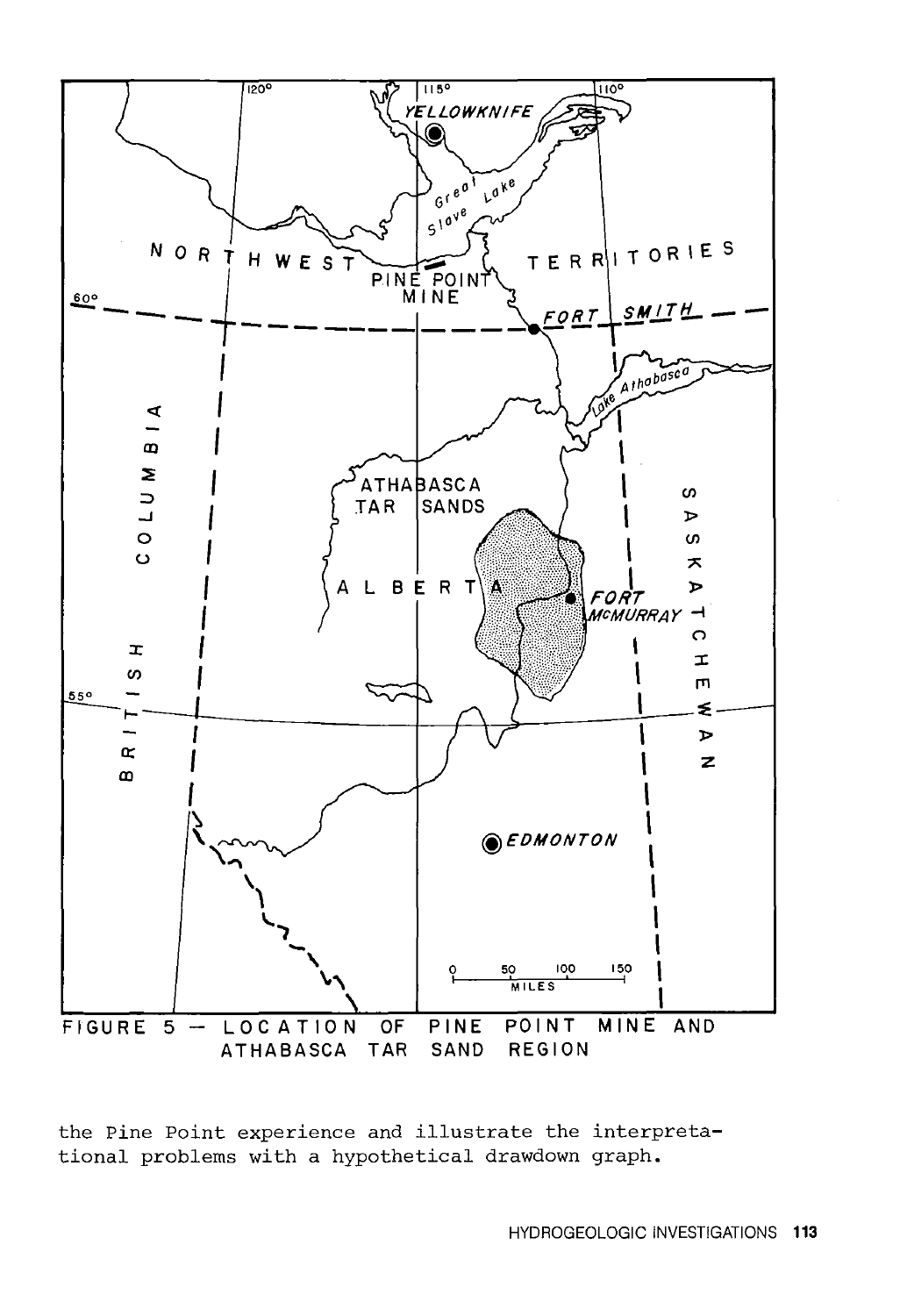

ARRAY OF ORE BODIES AT PINE POINT MINES

The first ore bodies dewatered at Pine Point were in areas with no confining bed and the aquifer response was water-table drainage from the beginning. Figure 7 illustrates a typical family of observation well semi-logarithmic drawdown curves in response to pumping a single well at 1140 US gallons per minute. The curves are typified by an early slow rate of drawdown and the drawdown data gradually fall into a straight-line trend. For this test, the average transmissivity, by log-log and semi-log analysis, was 54,000 gallons per day per foot and the average coefficient of storage was 0.015, or as expressed in water-table terminology, the specific yield was 1.5 percent. These coefficients formed a satisfactory basis for pit dewatering design. The range of aquifer transmissivity at Pine Point is from 35,000 to 90,000 gallons per day per foot. Among the water-table pits, the specific yield ranges from 1.5 to 5 percent (8) •

The first ore pit to involve an artesian to water table conversion was designated K-57. When tested, the aquifer coefficients were  $T = 41,000$  gallons per day per foot and  $S = 0,001$  (8). Note that the storage coefficient was more than a full order of magnitude smaller than the smallest of the water-table cases. The water levels during the K-57 test were not drawn down below the bottom of the confining bed, but in order to mine to full depth, the required drawdown was to levels substantially below the confining bed. As a result of this situation and some operational problems, dewatering of this pit was about 20 feet less than anticipated after one year of pumping (8) and additional pumping capacity was required to meet the mining schedule.

Disregarding the operational problems, what occurred hydrogeologically can be illustrated by figure 8, the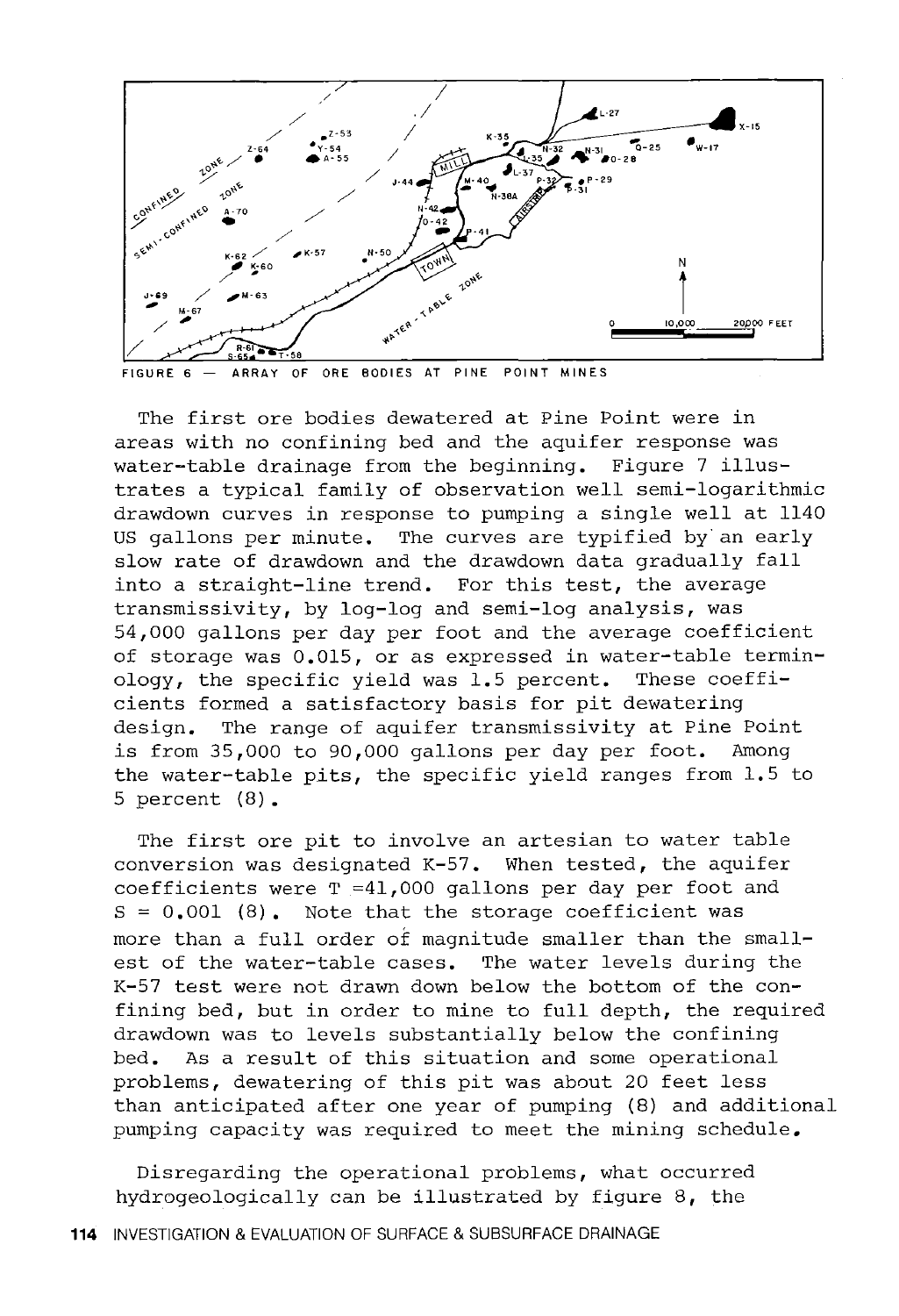

hypothetical semi-logarithmic drawdown response of an observation well in the central pit area. The upper curve represents the drawdown observed during the pumping test of a single well and Curve A, the extrapolated response to the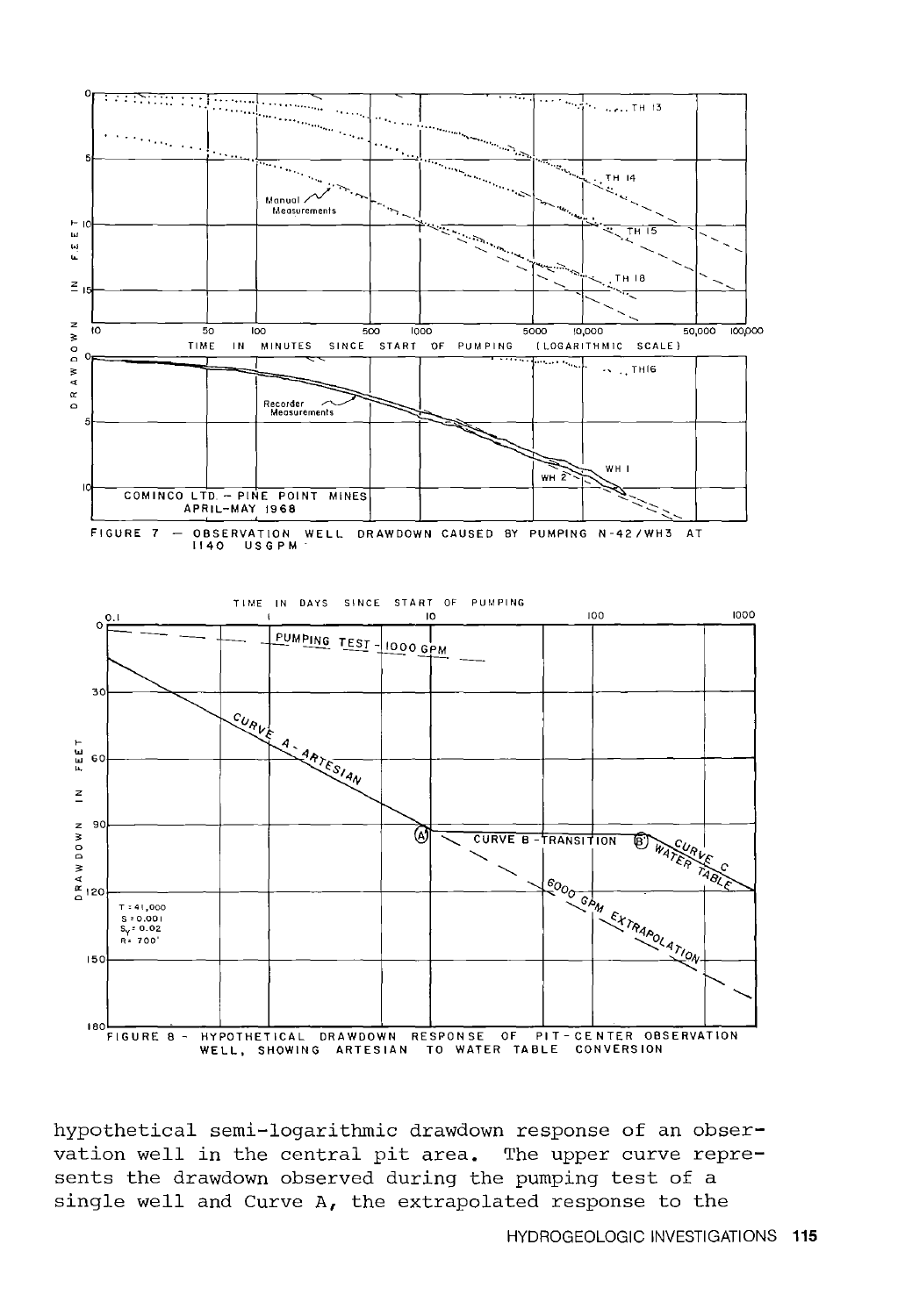pumping of the complete group of pit-rim dewatering wells operating at a combined yield several times the tested pumping rate. At Point A' the actual drawdown response deviates from the extrapolation used for design, which extrapolation worked well for the water-table pits.

Point A' is not clearly defined, but occurs sometime as water levels are drawn below the confining bed. Its actual position at any given observation well is related to the aquifer coefficients, the location and yield of individual pumping wells and the geometry of the aquifer-confining bed interface. Nevertheless, it represents the point at which the extrapolated artesian drawdown trend, controlled by the pumping rate, transmissivity and the small amounts of water released from artesian storage per unit of head change, is interrrupted by the transition to water-table gravity drainage of water filling the pore spaces.

Curve B represents the transitional period when parts of the aquifer affected by the cone of depression are changing to gravity drainage response. In the practical sense, it is a time when continued withdrawal of water at a given pumping rate produces very little additional drawdown. This transitional phase is followed at Point B' by Curve c, in which for a thick water-table aquifer, the logarithmic rate of drawdown is equal to that of Curve A.

The critical point, of course, is the delay entailed with Curve B. For the Pine Point case, where the difference between the artesian and water-table storage coefficients is generally somewhat more than one order of magnitude, the approximate delay is a little more than one log cycle of time, which can be insignificant or devastating depending on the circumstances. For the situation shown, if Point A' is reached in 10 days at a given rate of pumping, Point B' where the extrapolated rate of drawdown will resume, will be after about 200 days. Similarly, depending on when Point A' occurs, any drawdown target time would be deferred by about one log cycle of time--1 day to 10 days, 100 days to 1000, 1 year to 10 years, and so forth. Although it has not occurred at Pine Point, it is possible that an artesian aquifer with a storage coefficient of 0.0001 would change over to a water table aquifer with a specific yield of 0.1, a transition involving an effective delay period of 3 log cycles of time--from 10 days to 10,000 or 27 years, for example.

A solution to the problem, as Pine Point Mine personnel **116** INVESTIGATION & EVALUATION OF SURFACE & SUBSURFACE DRAINAGE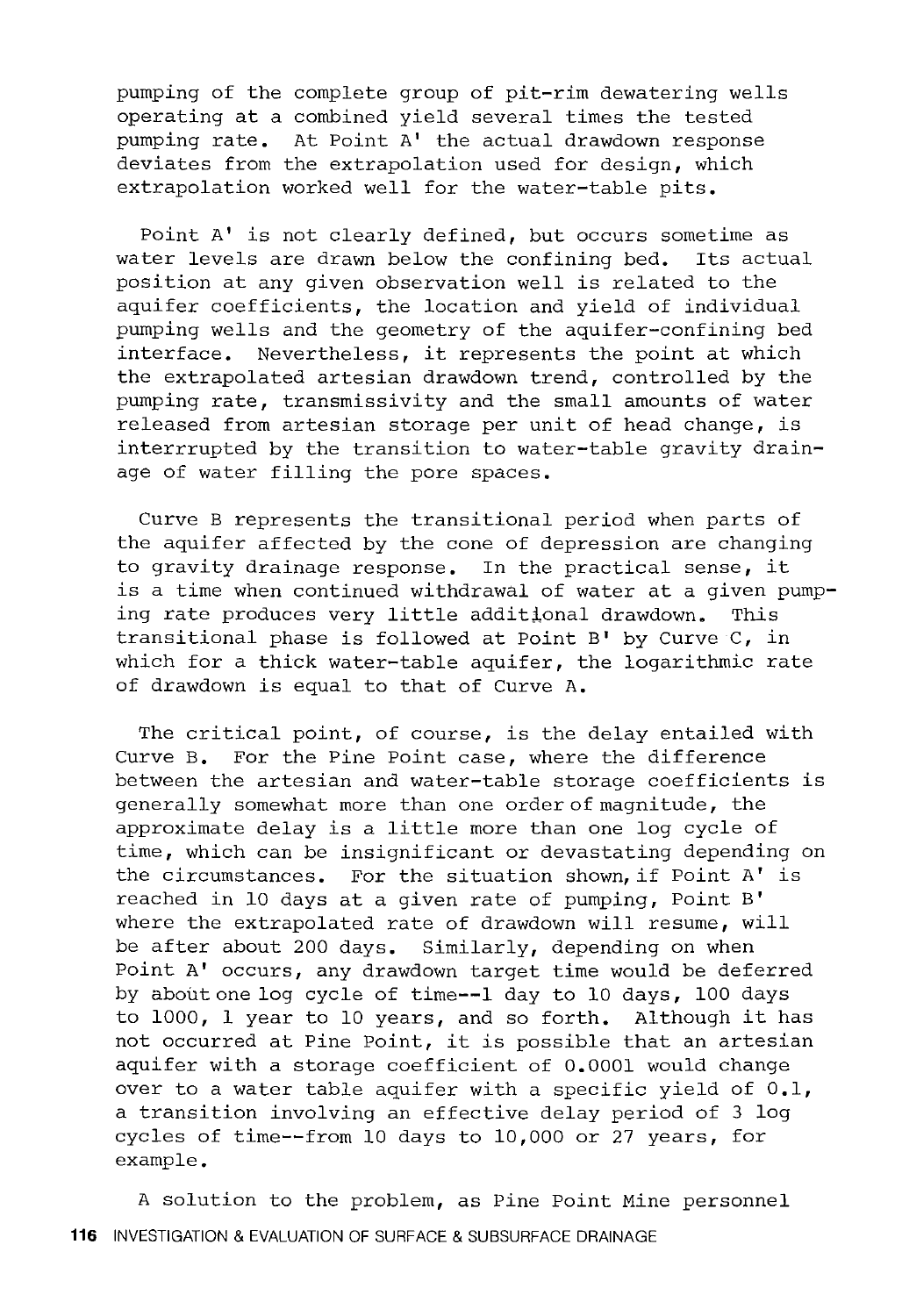have determined, is to estimate the ultimate water-table specific yield and provide sufficient pumping capacity to drive through the delay barrier early. Fortunately, at Pine Point the water table specific yield of the rock--its effective porosity--is known within a fairly narrow range: 1.5 to 5 percent. Where it has been feasible, the mine has conducted multiple-well pumping tests to pass through the confining bed and observe the water-table behavior of the aquifer. However, for deep pits in the artesian zone, where the confining bed is substantially below the static water level, such tests are impractical and the average specific yield of the rock provides a reasonable basis for initial dewatering design. Such design must, of course, be modified by the results obtained by yield and drawdown monitoring.

In proceeding beyond the Pine Point example, return to figure 8 to consider the implications of a pumping test that is concluded during the Curve B phase. In the absence of hydrogeologic understanding and especially when Curve A is poorly developed, many such tests have been misinterpreted as indicating an exceptionally high aquifer transmissivity or a recharge boundary. Either of these erroneous interpretations lead to projections of a requirement for an excessive number of dewatering wells and an unrealistically large total sustained pumpage. Although such interpretation will not result in the underdesign that is the bane of mine planners and operators, such projections may have a significant detrimental effect on mining feasibility evaluations.

#### ATHABASCA TAR SANDS, ALBERTA

The Athabasca tar sand deposits in the vicinity *ot* Fort McMurray, Alberta, located on figure 5, contain vast petroleum reserves at least partly within reach of surface mining methods. Two large open-pit mines are in operation, a third is planned and presently in the licensing process, and several more have been investigated for future development. The tar sand ore is found in the Cretacious McMurray Formation, which unconformably overlies Devonian limestone and shale bedrock (13). The McMurray Formation is comprised of a complex transgressive sequence of salt marsh, fluvial, estuarine and marine deposits of sand, silt and clay (14).

The sands of the main ore zone are impregnated with bitumen--heavy asphaltic petroleum--at grades commonly in excess of 10 percent by weight. Overburden of highly variable thickness includes the Cretaceous Clearwater Formation clays and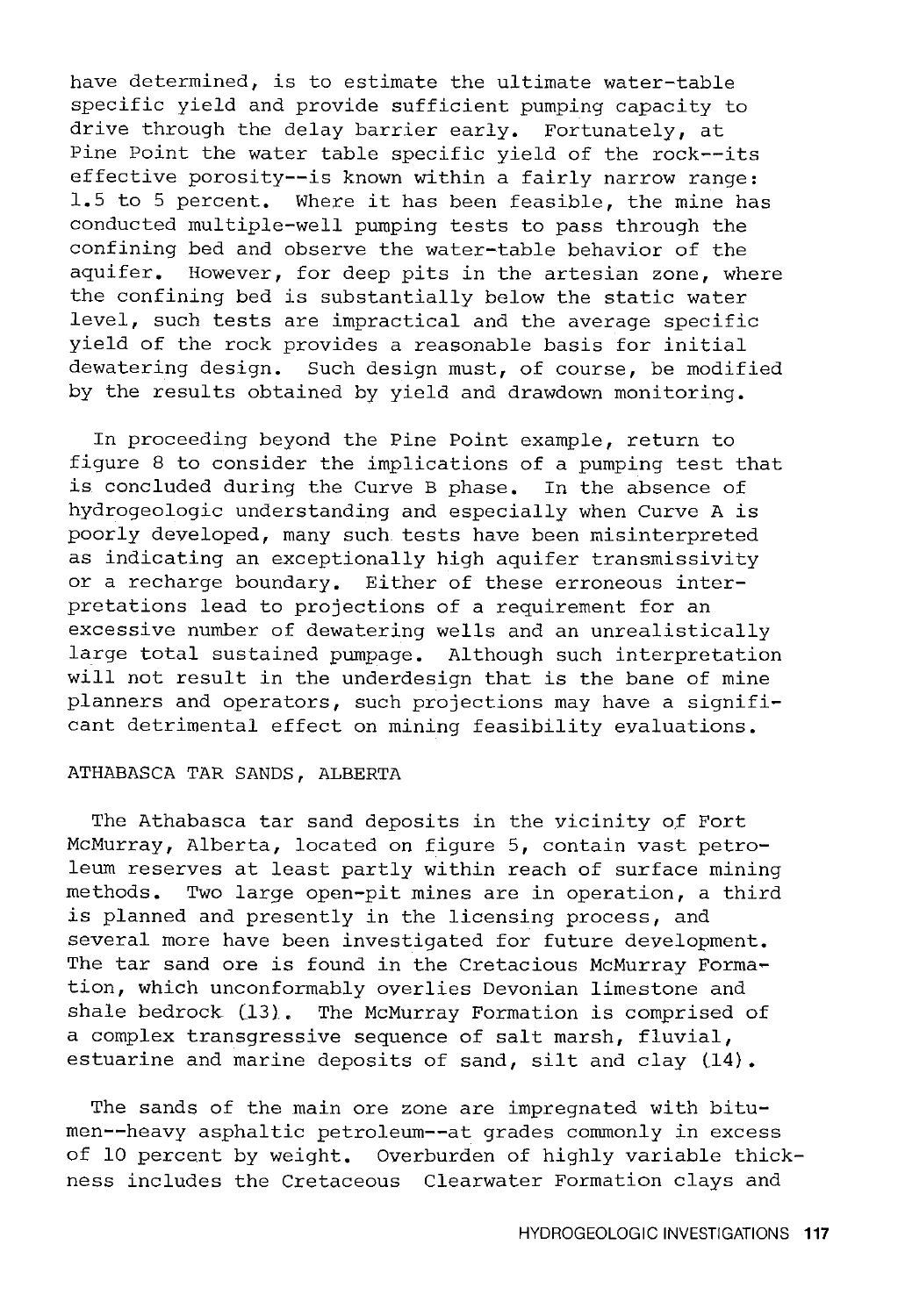sands, Pleistocene tills and stratified drift, and recent deposits including stream alluvium and large areas of muskeg.

The two operating mines and the third proposed by the Alsands Project Group are examples of the extreme diversity of ground-water conditions in the Athabasca tar sand area. Great Canadian Oil Sands Ltd. (G.c.o.s.) has operated an open-pit mine by bucket-wheel excavators since 1967 on the west bank of the Athabasca River, about 25 miles north of Fort McMurray. To date, G.C.O.S. is understood to have had no aquifer problems of significance and operates no formal ground-water control system.

On a property directly abutting the G.C.O.S. lease, Syncrude Canada Ltd.has found very different aquifer conditions. A dragline test pit dug in 1973-1974 encountered significant inflows of water, gas and sand issuing upward from an aquifer in the basal McMurray Formation below the ore body. A dewatering system of 42 wells, having a combined peak yield of almost 350 US gallons per minute, was installed to depressurize these basal water sands beneath the test pit. After about 15 months of pumping, drawdown of as much as 5 feet was discerned  $1\frac{1}{4}$  miles from the test pit. Various back-analyses indicated that aquifer transmissivity was on the order of 750 to 1500 gallons per day per foot, and gave local storage coefficients of about 0.00003. However, variable well productivity, inconsistent results at distance, and the presence of significant amounts of dissolved gas gave indications of the heterogeneous aquifer conditions.

For the commercial mine, which went into draglineexcavation operation in the summer of 1977, Syncrude concluded that depressurization of the basal water sands would be necessary, to enhance stability of the mine high walls and to limit the handling problems inherent in wet tar sand. A testing program, involving two patterns of production and observation wells, was carried out in 1974. A typical test pattern array is shown by figure 9. Step drawdown tests and constant-rate pumping tests were carried out to determine aquifer coefficients, boundary conditions and well performance characteristics. Observation well data gave T values ranging from 225 to 3000 gallons per day per foot and S values in the range of 0.0001 to 0.00001.

These tests formed a basis for basic well design and spacing for a system of five rows of pumping wells along the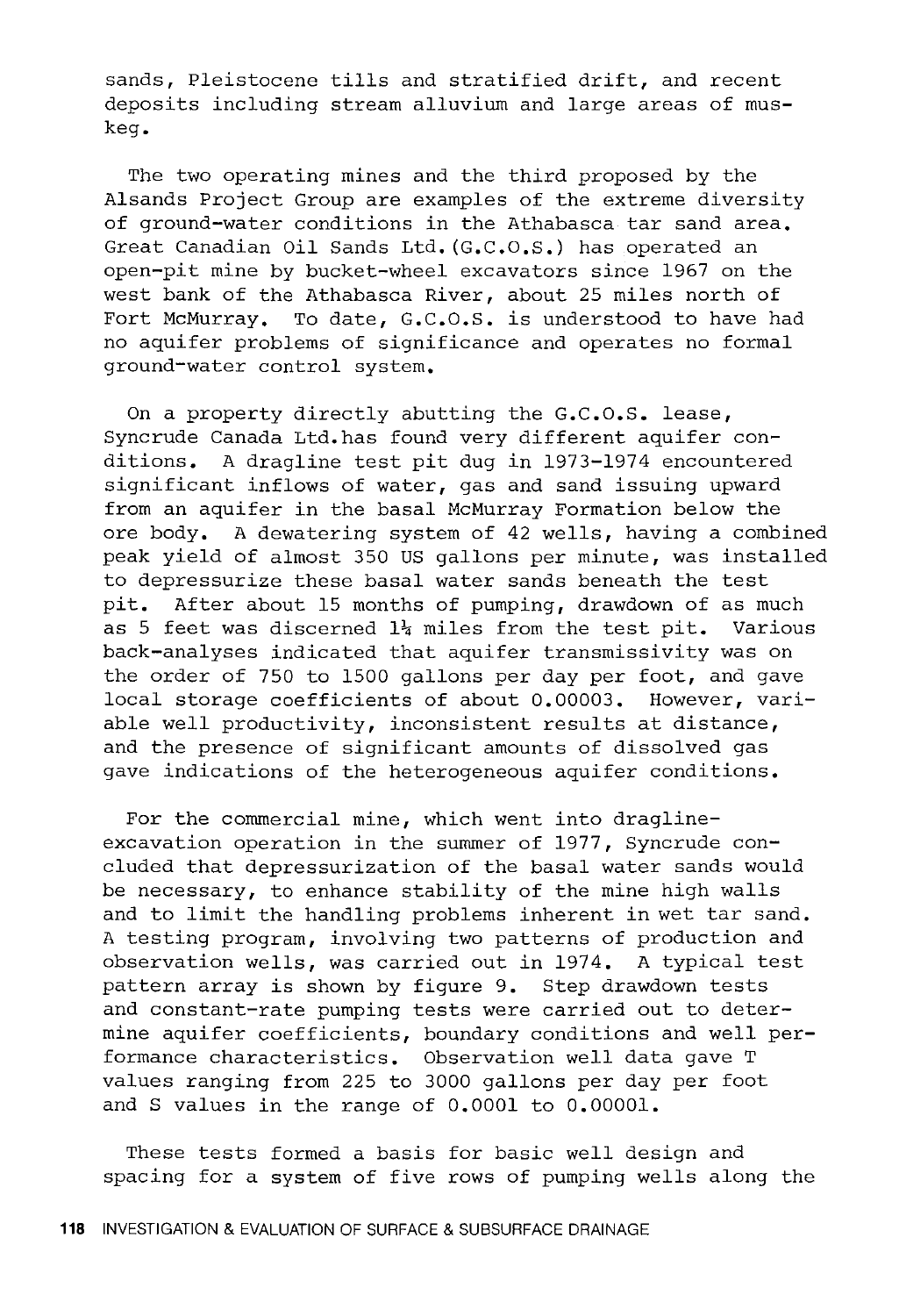

FIGURE 9 - MULTIPLE PRODUCTION WELL AQUIFER TEST PATTERN

14,000-foot long opening cut of the mine. The wells were initially drilled at 200 and 400 feet spacings at an average density of 20 wells per 1000 lineal feet of opening cut. Subsequently, a variety of additional test methods was applied to augment the knowledge of aquifer characteristics, including falling head tests, slug tests, specific capacity tests, laboratory permeameter tests and controlled operational tests. These data indicate a range of field coefficient of permeability from about 0.2 to 300 gallons per day per square foot (14) , but values in the range of 10 to 100 gallons per day per square foot were common for the water sands.

Initial storage coefficients were in the range of 0.0001 to 0.00001. However, as depressurization progressed, the evolution of dissolved gas, mainly methane and carbon dioxide, within the aquifer pores, caused substantial changes in the aquifer and well performance. To the hydrogeologist, this appeared to be a reduction in transmissivity and accompanying decrease in well production, and a substantial<br>increase in the coefficient of storage. The reservoir engiincrease in the coefficient of storage. neers recognized the two-phase behavior as analogous to solution-gas or depletion drive. The transmissivity effect was caused by the rapid decrease in relative permeability to water as the relative permeability to gas increased, and the storage effect was related to highly expansive gas behavior in the pore space. Syncrude has made effective use of an oil-reservoir computer model to predict depressurization progress (14).

Syncrude has drilled about 500 depressurization wells to date and more will follow. Many of the wells already have been removed to make room for mining activities, some never produced significant amounts of water and many have had to be redeveloped to overcome clogging of the well screens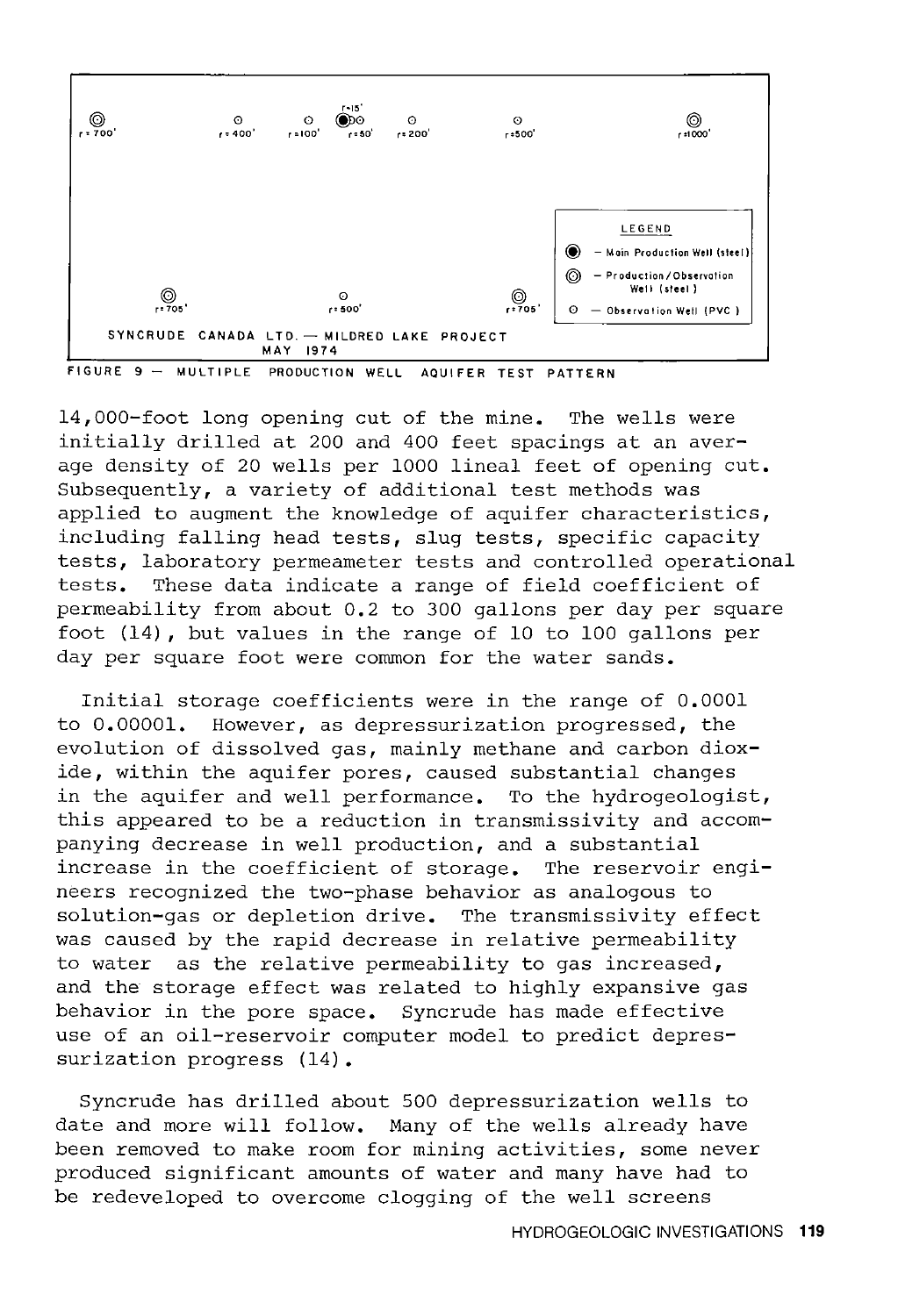with bitumen. At any given time, 75 to 150 wells may be operating at an average rate of about 5 gallons per minute. In areas underlain by clearly-recognizable water sands, depressurization of as much as 170 feet has been achieved, but in transitional areas underlain by silty sands, tarry water sands or silts, much less drawdown has occurred. No perennial recharge has been observable but leakage of water stored in the basal clay layers has been demonstrated. Continued drilling has shown that large areas of the mine site have little or no basal water sand, but large areas underlain by productive water sands also remain to be mined.

To the northeast of G.C.O.S. and Syncrude, on the east side of the Athabasca River, is the planned Alsands Project Group mine. Drilling exploration, pumping tests, and a 1974-1975 test pit by Shell Canada Ltd. have revealed a basal-zone aquifer substantially different from that at Syncrude. The water sands are generally coarser, cleaner and thicker, and dissolved gas has not been a hydrogeologic factor. Individual wells are known to yield as much as 175 gallons per minute.

An aquifer test in 1972 indicated an average transmissivity of 7000 gallons per day per foot. For an average aquifer thickness of 35 feet, the average field coefficient of permeability was 200 gallons per day per square foot, at a water temperature of 41 degrees Fahrenheit. The storage coefficient averaged 0.0002. Observation well data indicated that barrier boundaries caused the distant depressuriza tion effect to be greater than the aquifer coefficients would indicate, as illustrated by figure 10. The Shell test pit was successfully depressurized by 7 wells, whose combined pumpage was generally less than one million gallons per day, and demonstrated that the Alsands mine is likely to discharge more water than at Syncrude but with far fewer wells.

Elsewhere in the Athabasca area, further hydrogeologic diversity is apparent. One ore body is known to be overlain by more than 100 feet of Pleistocene outwash sands that have yielded as much as 350 gallons per minute to a test well, and have a transmissivity of about 45,000 gallons per day per foot. Unconfirmed reports indicate that glacial outwash aquifers on other leases have yielded as much as 700 gallons per minute on pumping tests. It requires little imagination to suggest that some tar sand leases may have the ore zone sandwiched between a shallow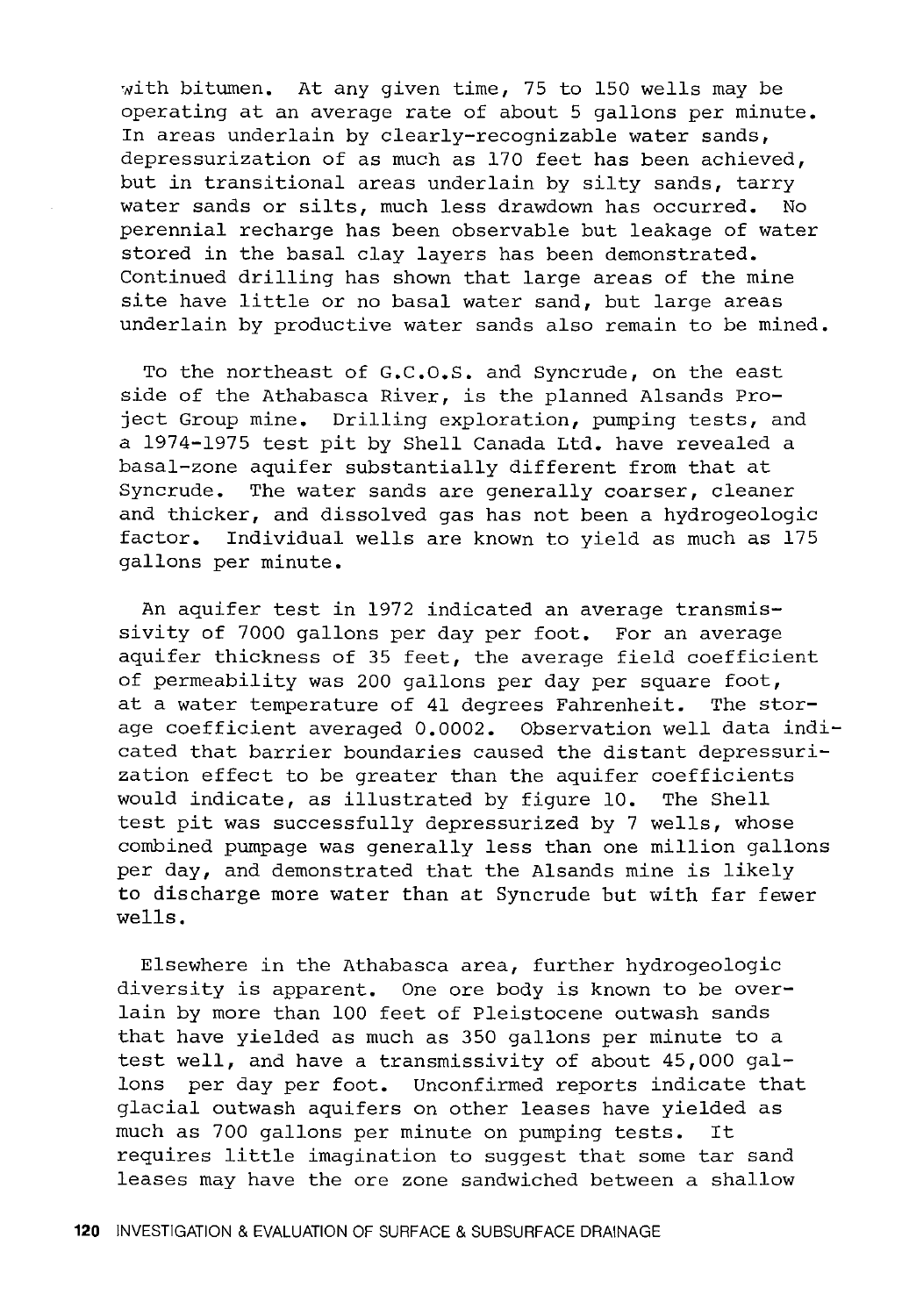

PUMPING WELL AT 175 US GPM, SHOWING IMPACT OF AQUIFER BOUNDARIES

outwash aquifer and deep basal-McMurray Formation water sands--a challenging mine drainage problem.

#### **SUMMARY**

These diverse case examples all involved the common thread of field investigations to determine reliable aquifer coefficients, establish aquifer boundary conditions and evaluate aquifer water budgets or sources of recharge. Careful planning and meticulous field work are requisites for any mine dewatering project but even a very large and costly hydrogeologic investigation does not eliminate the risk of unforeseen or anomalous conditions. As with many other aspects of mine development planning, the goal of mine dewatering investigations should be to reduce the probability of drainage risks to acceptable levels.

### REFERENCES

1. Greenslade, William M., Brittain, Richard, and Baski Hank, "Dewatering for Underground Mining-'The Anatomy of Anomalous Conditions'", Mining Congress Journal, November 1975.

2. Loofbourow, R. L., "Ground Water and Ground-Water Control", SME Mining Engineering Handbook, Chapter 26, 1973.

3. Theis, c. v., "The Relation Between the Lowering of the Piezometric Surface and the Rate and Duration of Discharge of a Well Using Ground-Water Storage", American Geophysical Union Transactions, v. 16, pt. 2, 1935.